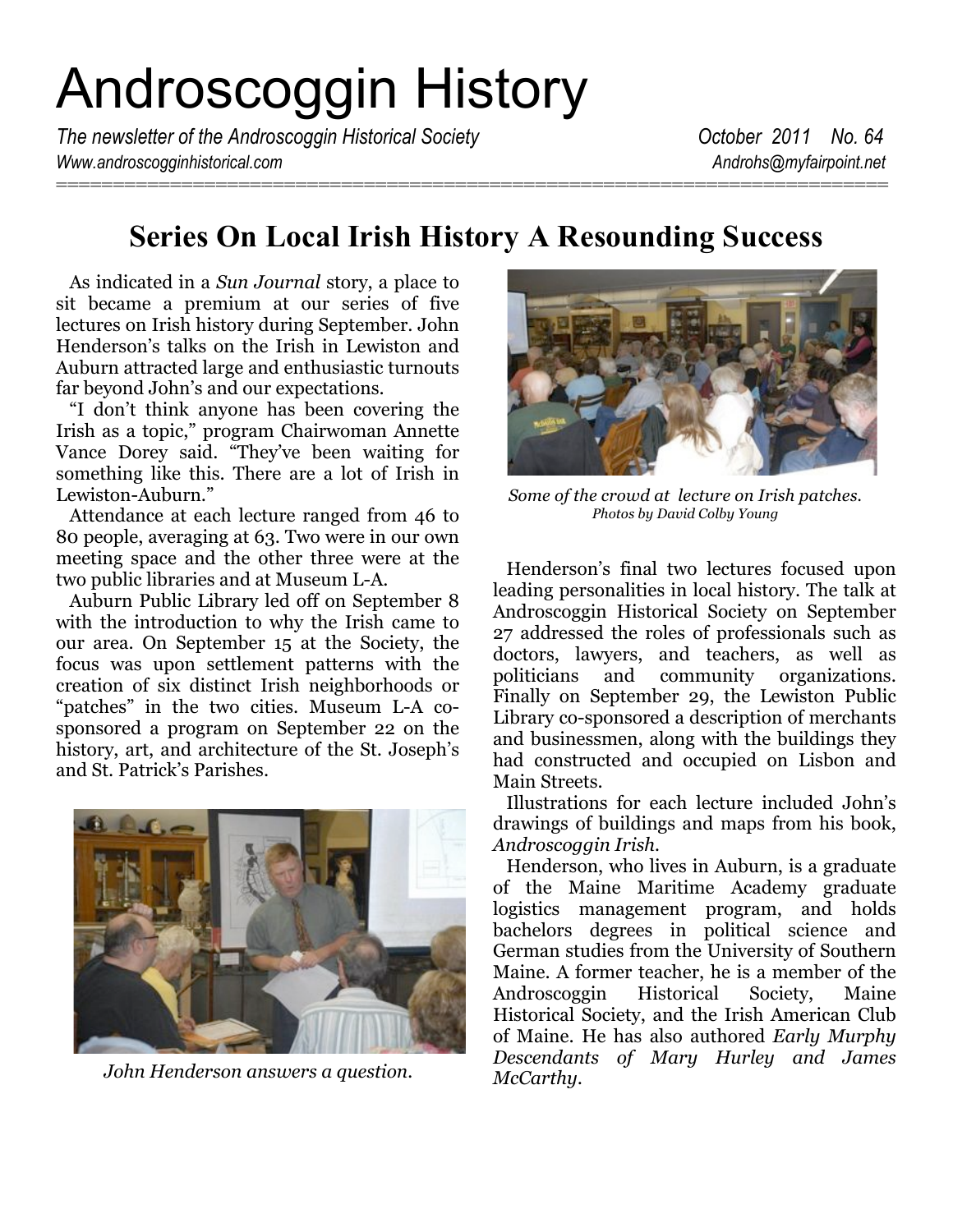# **Origin of the Phrase "Twin Cities"**

 Why are Lewiston and Auburn called "Twin Cities"? Who originated this appellation? We begin by noting that the phrase could not predate the incorporation of Auburn as a city in 1868, Lewiston having achieved that status in 1861.

 The first recorded suggestion of the metaphor came when William B. Wood, of Boston, Treasurer of the Franklin and Continental Corporations spoke before a meeting concerning construction of the Lewiston and Auburn Railroad. He said in passing, "Besides, we [the corporations] feel a common interest in the twin city of Auburn, which with Lewiston, makes the Siamese twins bound together by the ligature of the bridge." [*Lewiston Evening Journal*, April 9, 1872]

 This seems not to have caught on, however, until twenty years later in the 1890s. In March 1892, the newspaper referred to a lathe in a little shop at the cross canal in Lewiston that manufactured lasts. "This machine will make more jolting noise when it starts up than any machine in the twin cities—it is warranted to." [*Lewiston Evening Journal*, March 22, 1892] In the next month the newspaper published an ad for the Twin City Blackbirds putting on a minstrel show. [*Lewiston Evening Journal*, April 2, 1892]

 The first business that may have used the name was the Twin City Restaurant of Lewiston. It was referred to when William Hart, "the father of the proprietor of the Twin City Restaurant on Main Street," was buried up to his neck while he and others were digging a trench in November 1891. [*Lewiston Evening Journal*, November 16, 1891] The restaurant was mentioned again when it ran afoul of Maine's prohibitory law: "Between 9 and 10 o'clock Friday night Odlin and O'Brien raided the Twin Cities Restaurant on Main street. They caught one man in the act of selling liquor and in one of the stalls found a party of men and women drinking beer." [*Lewiston Evening Journal*, April 2, 1892] *The Lewiston and Auburn Directory* of 1891–1892 lists a "City Restaurant" at 125 Main Street. It is not certain that this is the same place. Neither a "Twin City" nor a "City" Restaurant is listed in subsequent directories.

However, this could be the first business using that phrase in its name.

 We happen to have a photo of an early store that used the label soon after that. The Twin City China Company sold wholesale and retail crockery and glassware at 151 Lisbon Street. Its ad in the 1895–1896 *Lewiston and Auburn Directory* claimed it was "The Finest Crockery Store in Maine."

 A few local businesses have maintained the tradition. In the current telephone directory, there are five listed, including the newspaper, *Twin City Times*, as well as Twin City Boarders, Twin City Cleaners, Twin City Dental Laboratory, and Twin City Tile & Remodeling Company.

 While Lewiston and Auburn have been closely identified as "Twin Cities" and the cities have cooperated in various enterprises, they nevertheless have continued to maintain their separate identities.

*– Douglas I. Hodgkin with assistance from Diane Hesketh*



*Twin City China Co. was one of the first businesses using "Twin City" in its name in the 1890s. Apparently it was going out of business when this photo was taken. Detail of photo from collection of Androscoggin Historical Society.*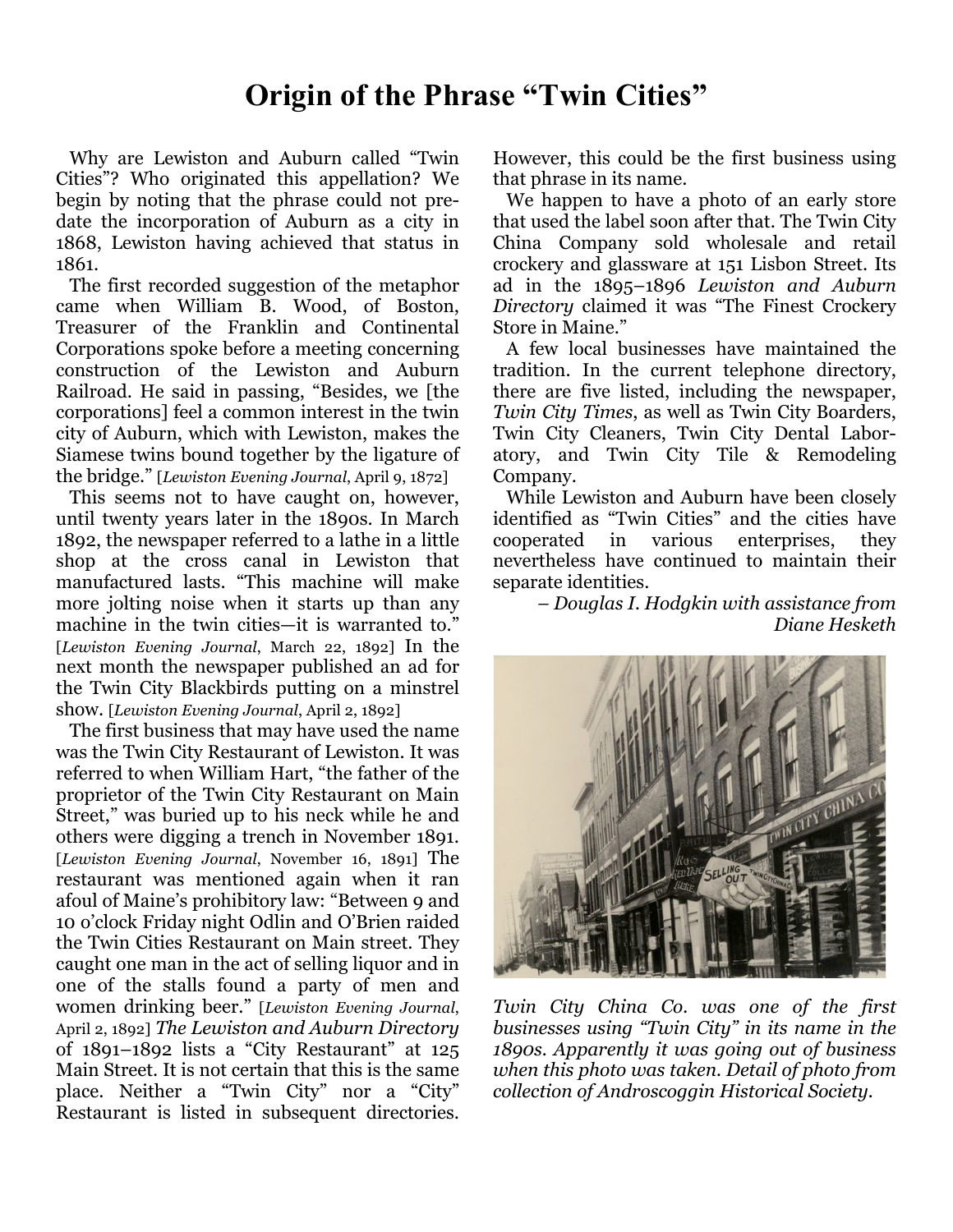# **Postcard Collection Finds A Home**



*Robert Bedard*

 Robert Bedard collected postcards for many years and finally, he didn't have enough space to store them all.

 Among the most valuable were 132 scenes of old Lewiston and Auburn, gathered in a leather-bound scrapbook.

 Bedard thought these should be preserved as local history so he took them to the Lewiston City Hall, where he was told there was no space to display them. But a staff member scanned the cards for possible use in the city's economic development and historical publications and arranged for them to be sent to the Androscoggin Historical Society. There, they have joined other old postcards in the Society's archives.

 Bedard received a letter from the Society that said, "We are very pleased to accept them. Many businesses and people come in to seek various pictures that they can scan or photocopy for publication in newspapers and books, as well as for personal use. We have very few postcards. Your collection can be added to our collection of images of the area, so they are a valuable resource."

 The oldest postcard in the Bedard collection is from 1909. Others include scenes in the 1920s or 1930s. All are in excellent condition.

 Bedard, who lives in an apartment on Wildwood Drive in Lewiston, says he is glad his collection will be safely preserved.

 He retired four years ago after being employed at St. Mary's Hospital for 25 years and then for 15 years as activities director at the St. Mary's d'Youville Pavilion, working with Alzheimer's patients.

 Asked where he found all the cards, he said, "I've been collecting postcards for forty years, at yard sales, flea markets and antique shows. I've got cards from all over the world. Whenever I go traveling I buy postcards."

 Where has he traveled? "Europe, California, Hawaii. When I was in the service I got to Japan, Hong Kong, Australia, Thailand."

 Where to next? "Russia, if I can afford it. I like Russian history."

 Will he be collecting more postcards? "No. I finally got enough."

*– Russ Burbank*

## **Historical Acquisitions: Donations Since June 2011 Newsletter**

• Women's Columbia bicycle, 1948. Donated by Doug Hodgkin of Lewiston.

• Framed letter from Muhammad Ali to The Many and One Coalition of Lewiston Auburn, c/o Calvary United Methodist Church of Lewiston, confirming his support of their efforts of combating racism and discrimination. Donated by Mark Schlotterbeck of Lewiston.

• Photographs of the snowstorm of April 7, 1982, the flood of 1987 (both Auburn and Lewiston photos), photos of major house fires in Lewiston in 1989. Donated by Barbara M. Doyle of Auburn. The photos were taken by Barbara's mother, the late Leona B. Mann – donated in her memory.

• Collection of postcards from Lewiston and Auburn. Donated by Robert Bedard of Lewiston.

• A pamphlet entitled "Souvenir of Visit to Gulf

Island" published by Central Maine Power Company about 1927. Donated by Doug Hodgkin of Lewiston. • A booklet entitled "Ice Storm 98, A CMP Photographic Journal" published by Central Maine Power Company 1998; booklet entitled "Celebrated Mass of Thanksgiving on the Occasion of the  $125<sup>th</sup>$ Anniversary of the Founding of Saint Joseph's Parish, Sunday, April 18, 1982"; scrapbook pages with articles concerning local churches and priests 1980's era; scrapbook page with photo St. Andre's First Communion May 16, 1949; scrapbook page with *Sun Journal* article: "Renovation reveals old transfusion kits in Auburn Building" dated November 5, 1985; *Sun Journal* article concerning the Ice Storm of 1998, "Ice Age stories told in numerous ways," January 25, 1998. All donated by Barbara M. Doyle of Auburn.